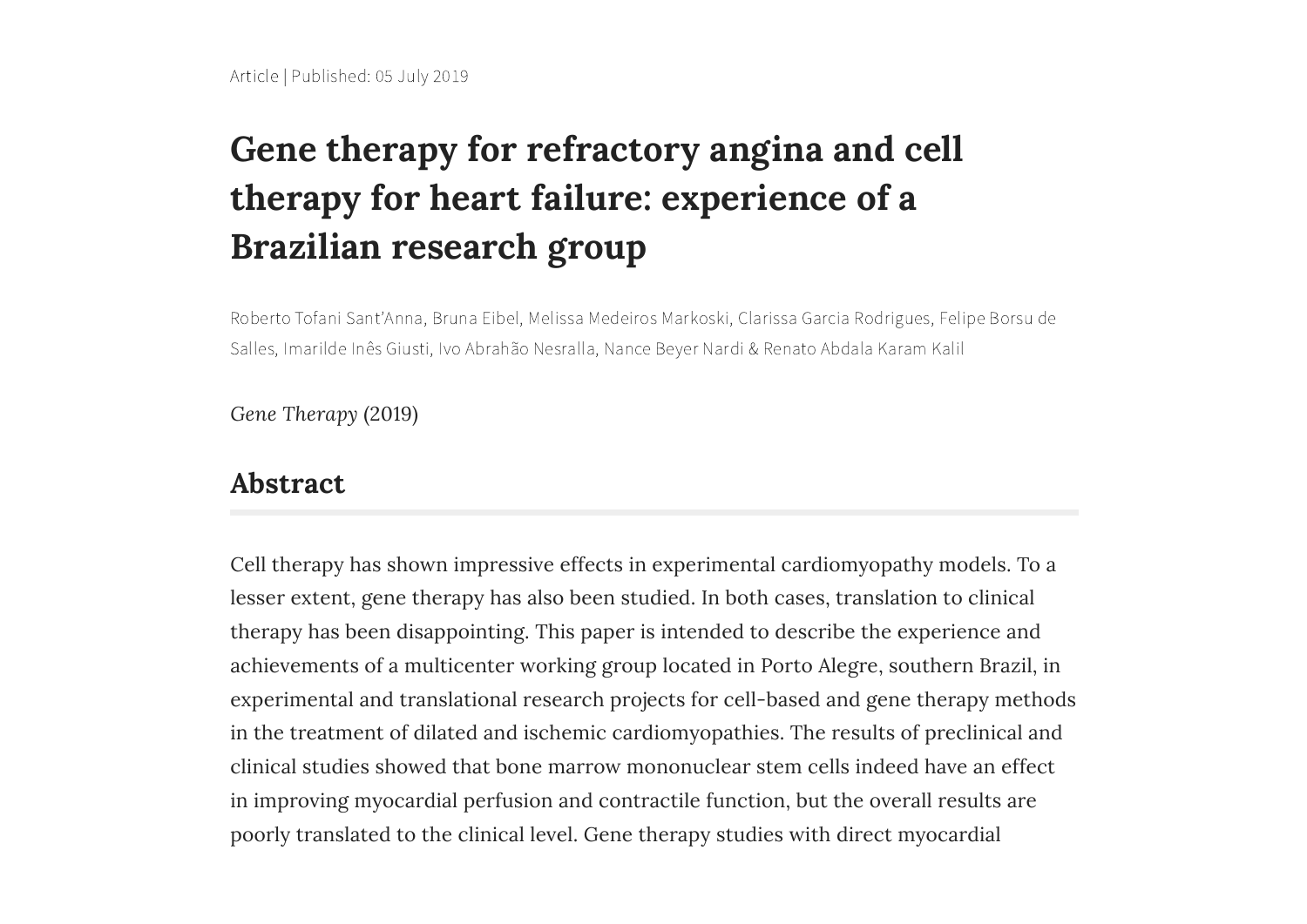injections of naked VEGF 165 plasmid showed improvement in myocardial perfusion and function in animal models. A randomized clinical trial found that this method is safe and improved myocardial perfusion, but the benefits disappeared after 1 year. An animal experiment associating VEGF 165 with angiopoietin was undertaken in mini pigs to extend the durability of that therapy. In conclusion, our efforts to better understand the mechanisms and functions of gene and cell-based therapies in cardiology resulted in significant findings and propose a future look at cell-free therapeutic approaches.

## **Access options**

## Rent or Buy article

Get time limited or full article access on ReadCube.

## from \$8.99

[Rent](https://www.nature.com/articles/s41434-019-0087-2.epdf?no_publisher_access=1&r3_referer=nature) or Buy

## Subscribe to Journal

Get full journal access for 1 year

## \$816.00

only \$68.00 per issue

#### [Subscribe](https://www.nature.com/gt/subscribe)

All prices are NET prices. VAT will be added later in the checkout.

All prices are NET prices.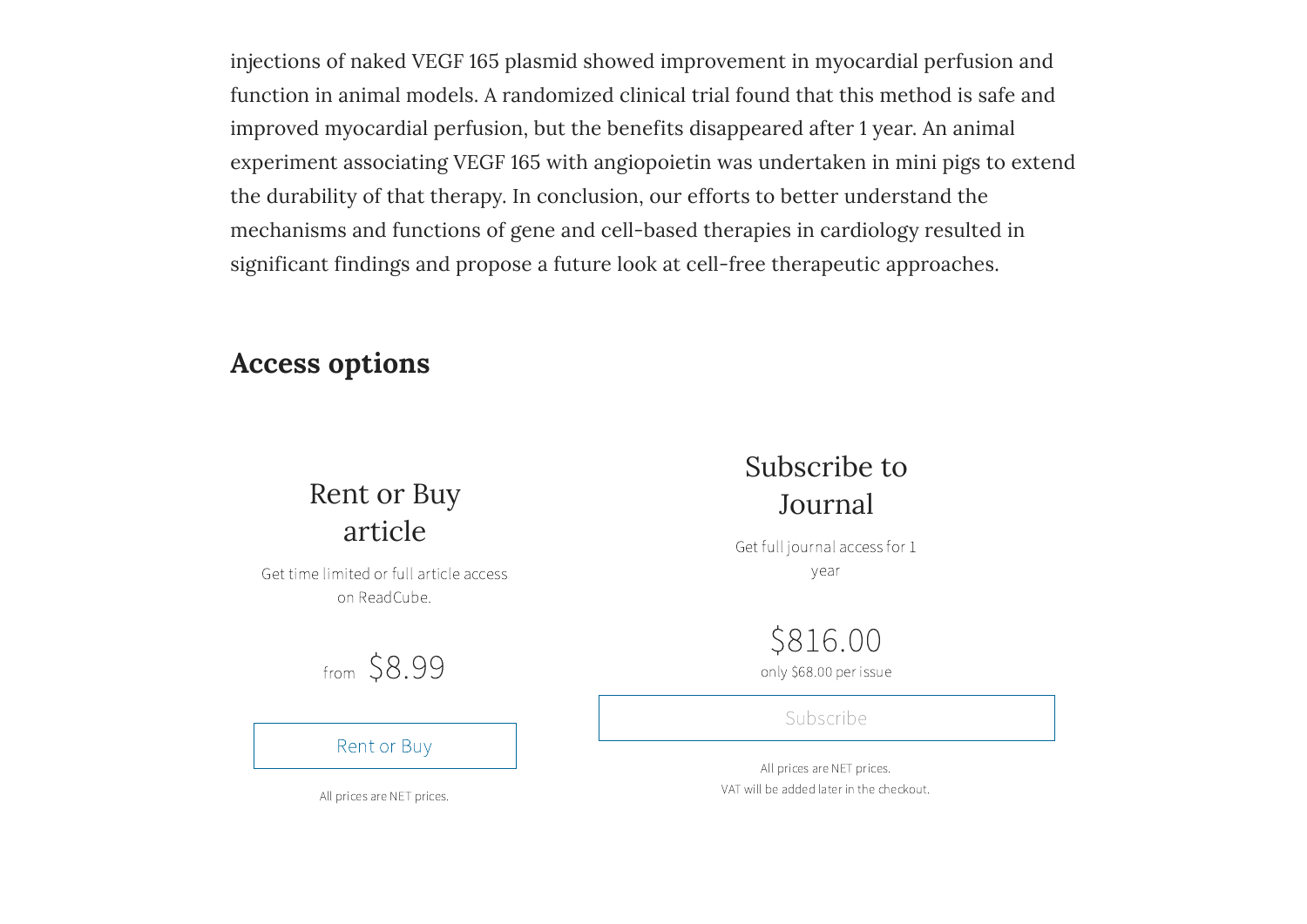#### **Additional access options:**

**Additional information** [Log](https://idp.nature.com/login/natureuser?client_id=grover&redirect_uri=http://www.nature.com/articles/s41434-019-0087-2) in I [OpenAthens](https://idp-saml-nature-federated-login.live.cf.public.nature.com/saml/login?idp=https://idp.eduserv.org.uk/openathens&targetUrl=http://www.nature.com/articles/s41434-019-0087-2) I [Shibboleth](https://idp.nature.com/login/federated?redirect_uri=http://www.nature.com/articles/s41434-019-0087-2) I Learn about institutional [subscriptions](https://www.springernature.com/gp/librarians/licensing/license-options)

**Publisher's note:** Springer Nature remains neutral with regard to jurisdictional claims in published maps and institutional affiliations.

## **References**

**1.** Savarese G, Lund LH. Global public health burden of heart failure. Card Fail Rev. 2017;3:7–11.

**2.** Cook C, Cole G, Asaria P, Jabbour R, Francis DP. The annual global economic burden of heart failure. Int J Cardiol. 2014;171:368–76.

**3.** Stewart S, MacIntyre K, Hole DJ, Capewell S, McMurray JJ. More 'malignant' than cancer? Five-year survival following a first admission for heart failure. Eur J Heart Fail. 2001;3:315–22.

**4.** Chen J, Normand SL, Wang Y, Krumholz HM. National and regional trends in heart failure hospitalization and mortality rates for Medicare beneficiaries, 1998–2008. JAMA.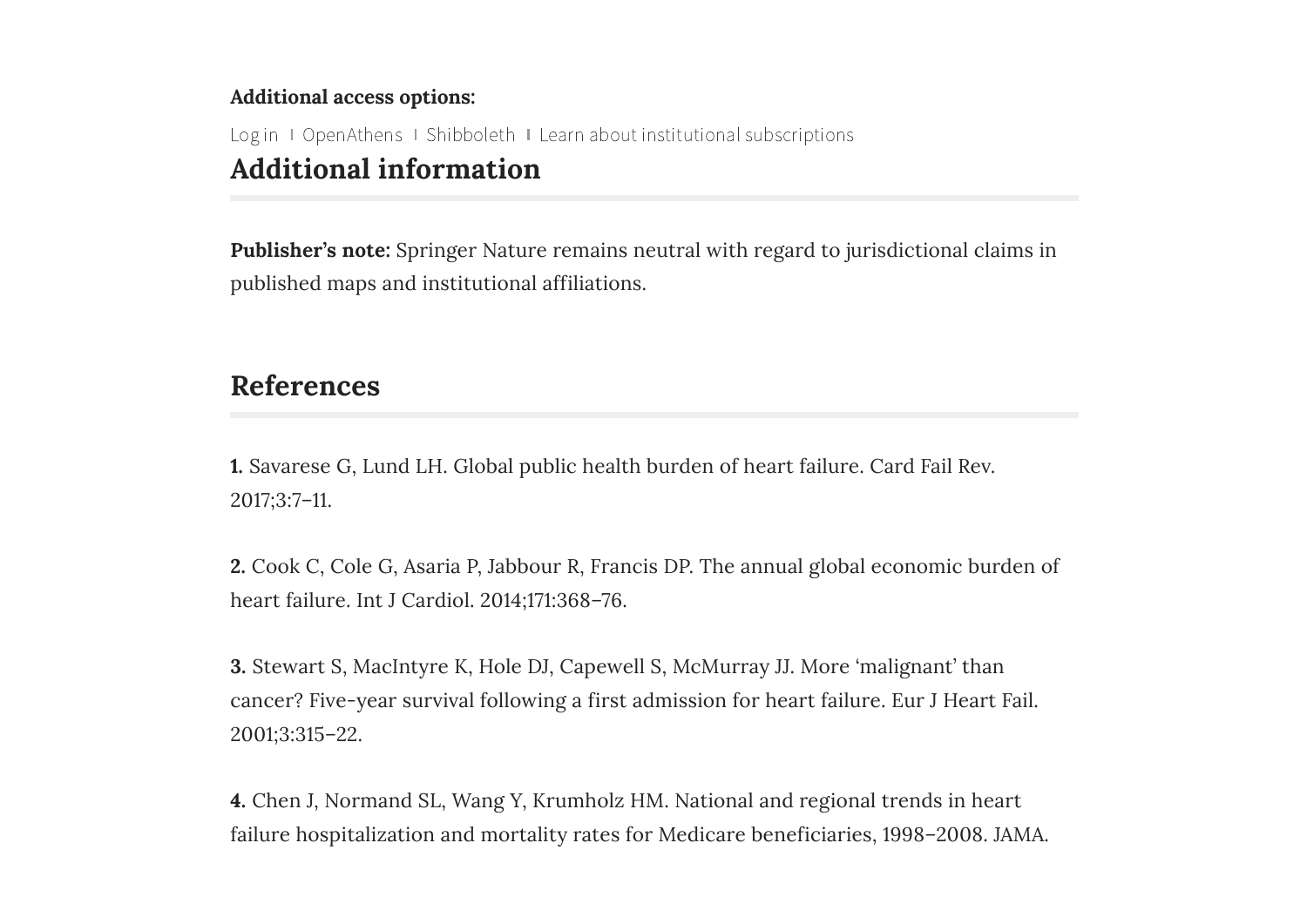2011;306:1669–78.

**5.** Sanganalmath SK, Bolli R. Cell therapy for heart failure: a comprehensive overview of experimental and clinical studies, current challenges, and future directions. Circ Res. 2013;113:810–34.

**6.** Dawn B, Zuba-Surma EK, Abdel-Latif A, Tiwari S, Bolli R. Cardiac stem cell therapy for myocardial regeneration. A clinical perspective. Minerva Cardioangiol. 2005;53:549–64.

**7.** Leri A, Rota M, Pasqualini FS, Goichberg P, Anversa P. Origin of cardiomyocytes in the adult heart. Circ Res. 2015;116:150–66.

**8.** Retraction Watch. https://retractionwatch.com/2018/11/21/journals-stamp[expressions-of-concern-on-papers-from-anversas-cardiac-stem-cell-lab.](https://retractionwatch.com/2018/11/21/journals-stamp-expressions-of-concern-on-papers-from-anversas-cardiac-stem-cell-lab) Accessed 7 Dec 2018.

**9.** Planat-Benard V, Silvestre JS, Cousin B, André M, Nibbelink M, Tamarat R, et al. Plasticity of human adipose lineage cells toward endothelial cells: physiological and therapeutic perspectives. Circulation 2004;109:656–63.

**10.** Orlic D, Kajstura J, Chimenti S, Jakoniuk I, Anderson SM, Li B, et al. Bone marrow cells regenerate infarcted myocardium. Nature 2001;410:701–5.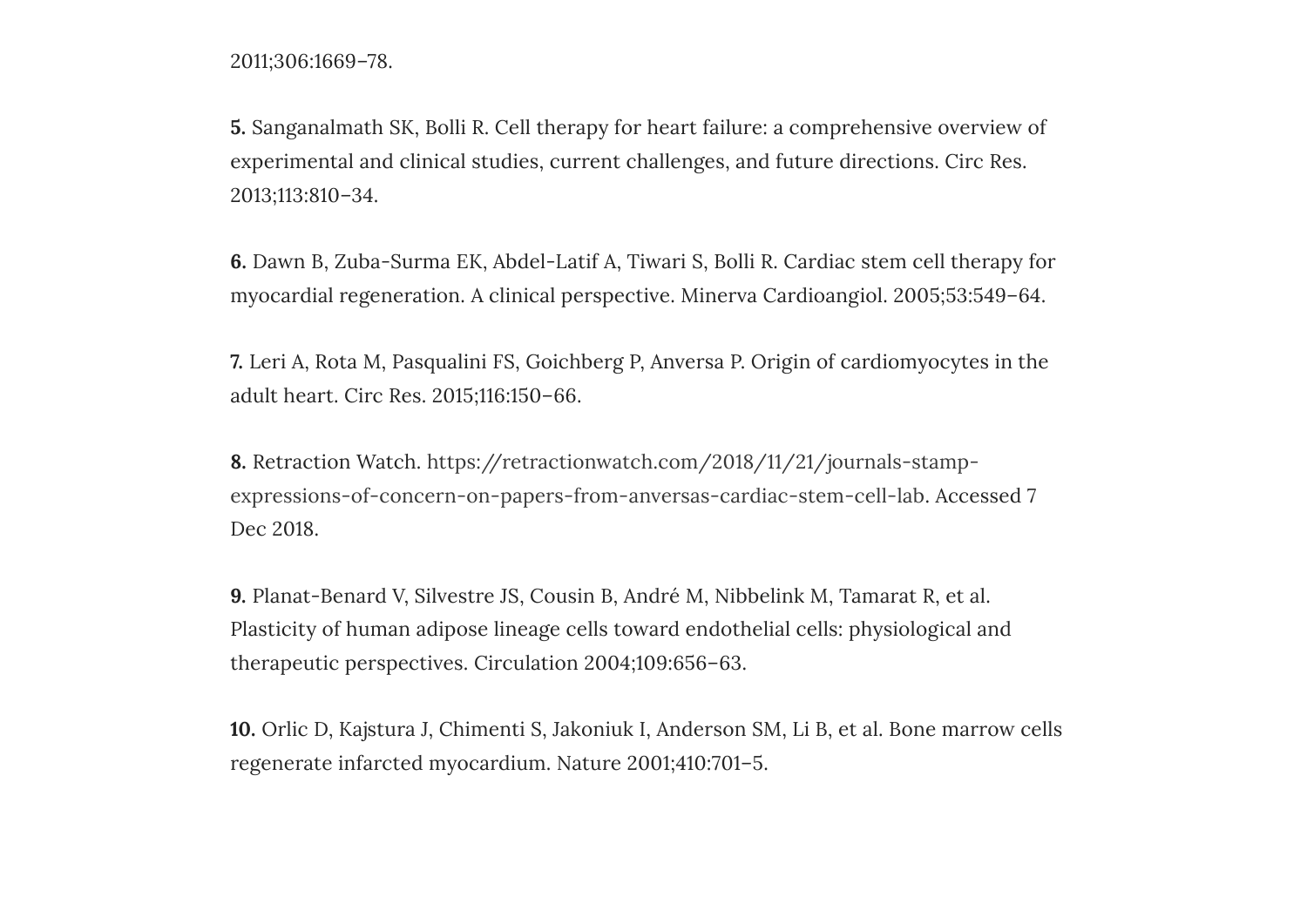**11.** Strauer BE, Brehm M, Zeus T, Köstering M, Hernandez A, Sorg RV, et al. Repair of infarcted myocardium by autologous intracoronary mononuclear bone marrow cell transplantation in humans. Circulation 2002;106:1913–8.

**12.** Metra M, Teerlink JR. Heart failure. Lancet 2017;390:1981–95.

**13.** Mensah GA, Wei GS, Sorlie PD, Fine LJ, Rosenberg Y, Kaufmann PG, et al. Decline in cardiovascular mortality: possible causes and implications. Circ Res 2017;120:366–80.

**14.** Cheng K, Sainsbury P, Fisher M, de Silva R. Management of refractory angina pectoris. Eur Cardiol. 2016;11:69–76.

**15.** Thadani U. Recurrent and refractory angina following revascularization procedures in patients with stable angina pectoris. Coron Artery Dis. 2004;15:1–4.

**16.** Bokeriya LA, Golukhova EZ, Eremeeva MV, Aslanidi IP, Merzlyakov VY, Georgiev GP, et al. Use of human VEGF (165) gene for therapeutic angiogenesis in coronary patients: first results. Bull Exp Biol Med 2005;140:106–12.

**17.** Kalil RA, Salles FB, Giusti II, Rodrigues CG, Han SW, Sant'Anna RT, et al. VEGF gene therapy for angiogenesis in refractory angina: phase I/II clinical trial. Rev Bras Cir Cardiovasc. 2010;25:311–21.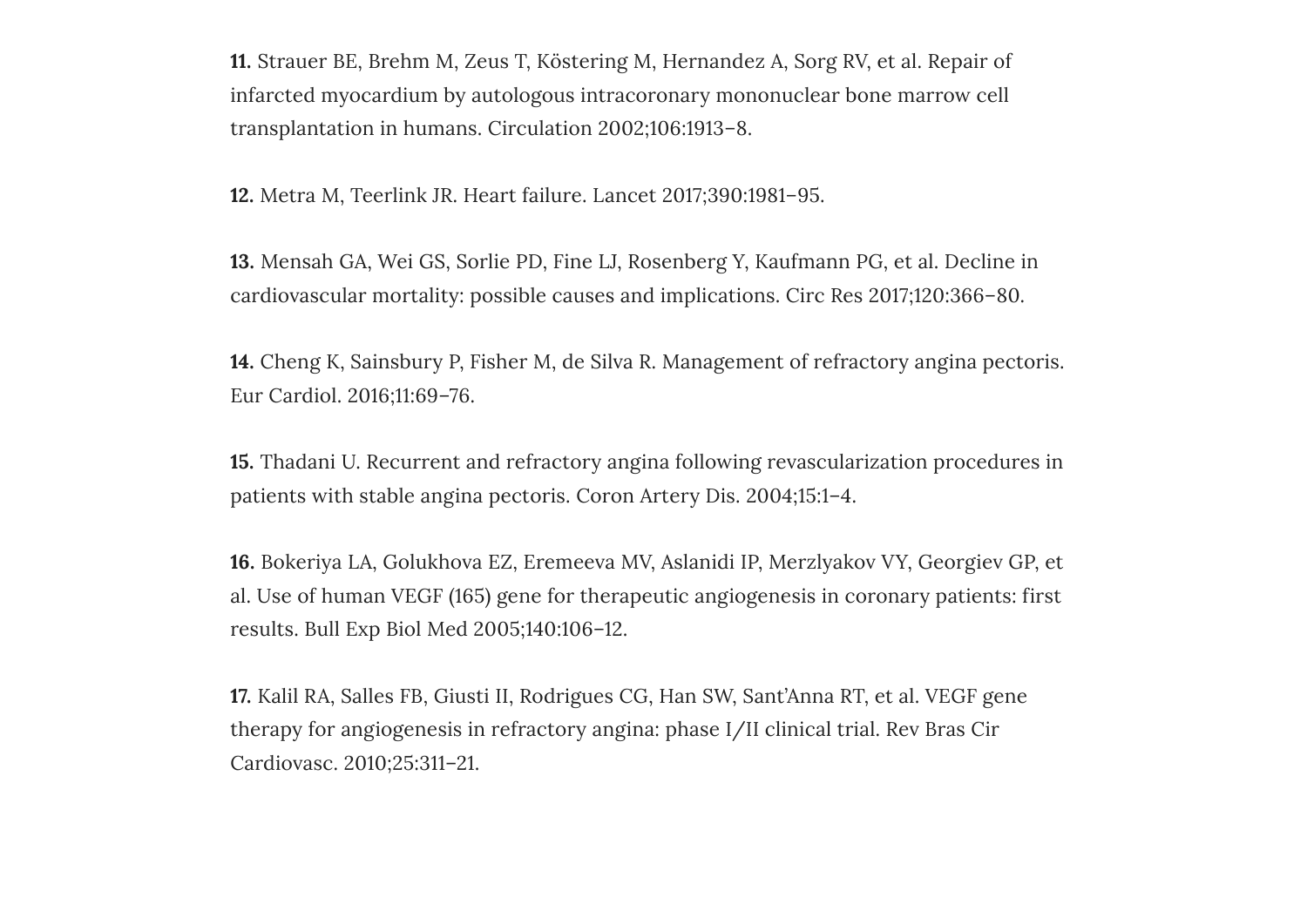**18.** Losordo DW, Vale PR, Symes JF, Dunnington CH, Esakof DD, Maysky M, et al. Gene therapy for myocardial angiogenesis: initial clinical results with direct myocardial injection of phVEGF165 as sole therapy for myocardial ischemia. Circulation 1998;98:2800– 4.

**19.** Eibel B, Rodrigues CG, Giusti II, Nesralla IA, Prates PR, Sant'Anna RT, et al. Gene therapy for ischemic heart disease: review of clinical trials. Rev Bras Cir Cardiovasc. 2011;26:635–46.

**20.** Hulot JS, Ishikawa K, Hajjar RJ. Gene therapy for the treatment of heart failure: promise postponed. Eur Heart J. 2016;37:1651–8.

**21.** Hashimoto H, Olson EN, Bassel-Duby R. Therapeutic approaches for cardiac regeneration and repair. Nat Rev Cardiol. 2018;15:585–600.

**22.** Ponikowski P, Voors AA, Anker SD, Bueno H, Cleland JG, Coats AJ, et al. 2016 ESC Guidelines for the diagnosis and treatment of acute and chronic heart failure: the task force for the diagnosis and treatment of acute and chronic heart failure of the European Society of Cardiology (ESC). Developed with the special contribution of the Heart Failure Association (HFA) of the ESC. Eur J Heart Fail 2016;18:891–975.

**23.** Giusti II, Rodrigues CG, Salles FB, Sant'Anna RT, Eibel B, Han SW, et al. High doses of vascular endothelial growth factor 165 safely, but transiently, improve myocardial perfusion in no-option ischemic disease. Hum Gene Ther Methods. 2013;24:298–306.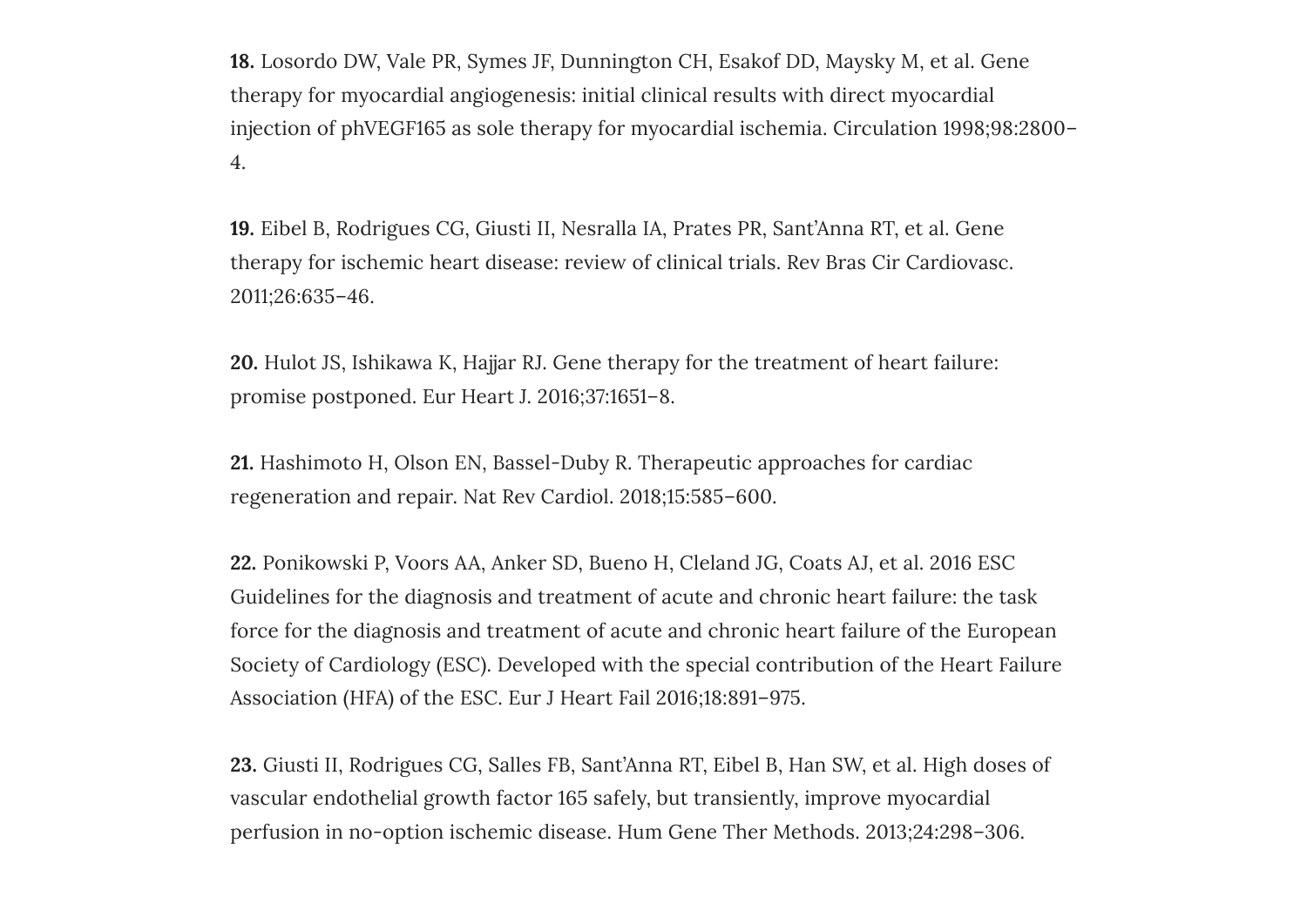**24.** Lund LH, Khush KK, Cherikh WS, Goldfarb S, Kucheryavaya AY, Levvey BJ, et al. The Registry of the International Society for Heart and Lung Transplantation: thirty-fourth adult heart transplantation report-2017; focus theme: allograft ischemic time. J Heart Lung Transplant 2017;36:1037–46.

**25.** McNally EM, Mestroni L. Dilated cardiomyopathy: genetic determinants and mechanisms. Circ Res 2017;121:731–48.

**26.** Shore S, Grau-Sepulveda MV, Bhatt DL, Heidenreich PA, Eapen ZJ, Hernandez AF, et al. Characteristics, treatments, and outcomes of hospitalized heart failure patients stratified by etiologies of cardiomyopathy. JACC Heart Fail. 2015;3:906–16.

**27.** Mestroni L, Rocco C, Gregori D, Sinagra G, Di Lenarda A, Miocic S, et al. Familial dilated cardiomyopathy: evidence for genetic and phenotypic heterogeneity. Heart Muscle Disease Study Group. J Am Coll Cardiol. 1999;34:181–90.

**28.** Ehlert FA, Cannom DS, Renfroe EG, Greene HL, Ledingham R, Mitchell LB, et al. Comparison of dilated cardiomyopathy and coronary artery disease in patients with life threatening ventricular arrhythmias: differences in presentation and outcome in the AVID registry. Am Heart J. 2001;142:816–22.

**29.** Saxon LA, De Marco T. Arrhythmias associated with dilated cardiomyopathy. Card Electrophysiol Rev. 2002;6:18–25.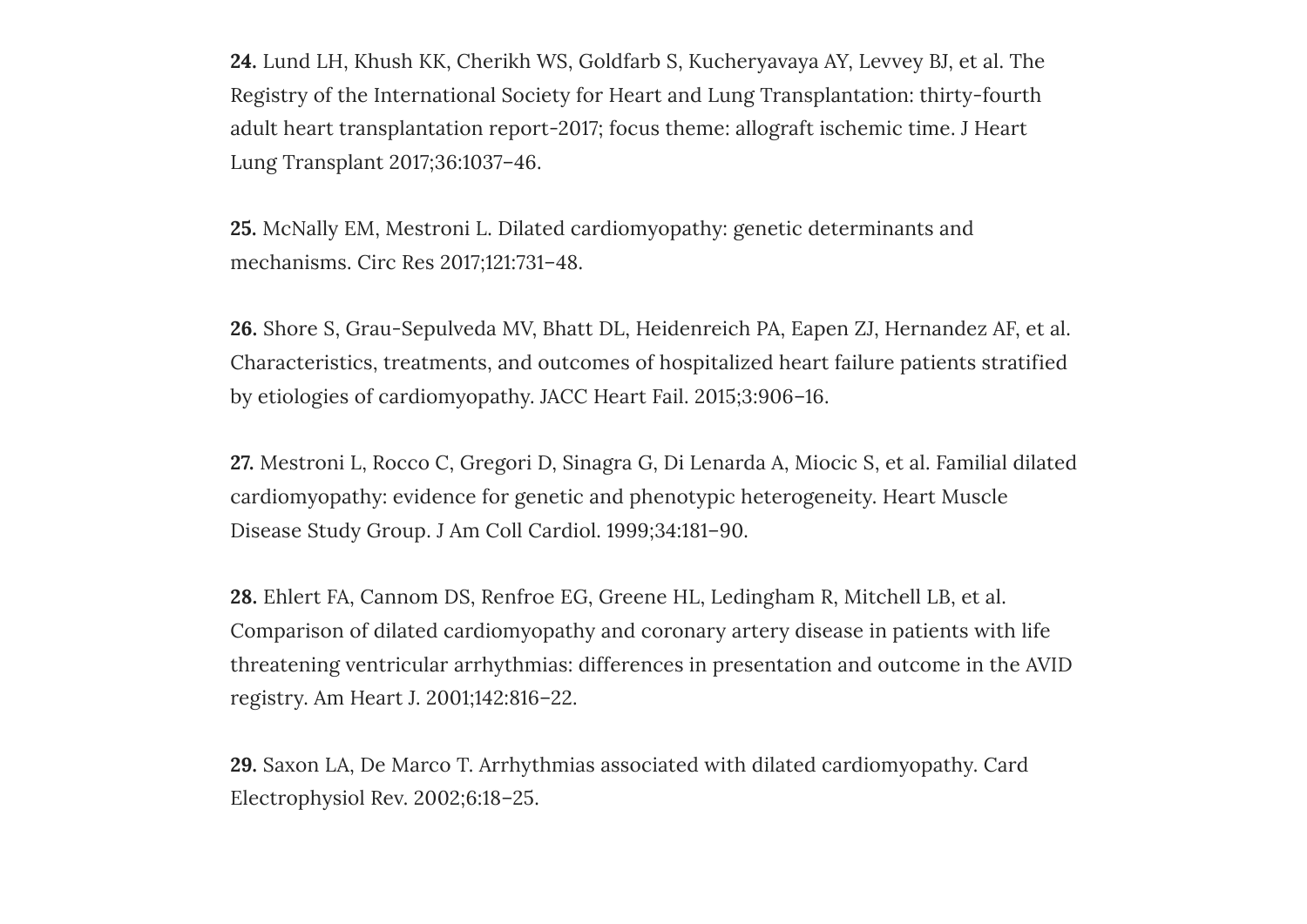**30.** Guarita-Souza LC, Carvalho KA, Woitowicz V, Rebelatto C, Senegaglia A, Hansen P, et al. Simultaneous autologous transplantation of cocultured mesenchymal stem cells and skeletal myoblasts improves ventricular function in a murine model of Chagas disease. Circulation. 2006;114:120–4.

**31.** Jenkins GR, Lee T, Moland CL, Vijay V, Herman EH, Lewis SM, et al. Sex-related differential susceptibility to doxorubicin-induced cardiotoxicity in B6C3F1 mice. Toxicol Appl Pharmacol. 2016;310:159–74.

**32.** Kodama M, Zhang S, Hanawa H, Saeki M, Inomata T, Suzuki K, et al. Effects of 15 deoxyspergualin on experimental autoimmune giant cell myocarditis of the rat. Circulation 1995;91:1116–22.

**33.** Nagaya N, Kangawa K, Itoh T, Iwase T, Murakami S, Miyahara Y, et al. Transplantation of mesenchymal stem cells improves cardiac function in a rat model of dilated cardiomyopathy. Circulation. 2005;112:1128–35.

**34.** Psaltis PJ, Carbone A, Nelson AJ, Lau DH, Jantzen T, Manavis J, et al. Reparative effects of allogeneic mesenchymal precursor cells delivered transendocardially in experimental nonischaemic cardiomyopathy. JACC Cardiovasc Interv. 2010;3:974–83.

**35.** Hofmann M, Wollert KC, Meyer GP, Menke A, Arseniev L, Hertenstein B, et al. Monitoring of bone marrow cell homing into the infarcted human myocardium. Circulation 2005;111:2198–202.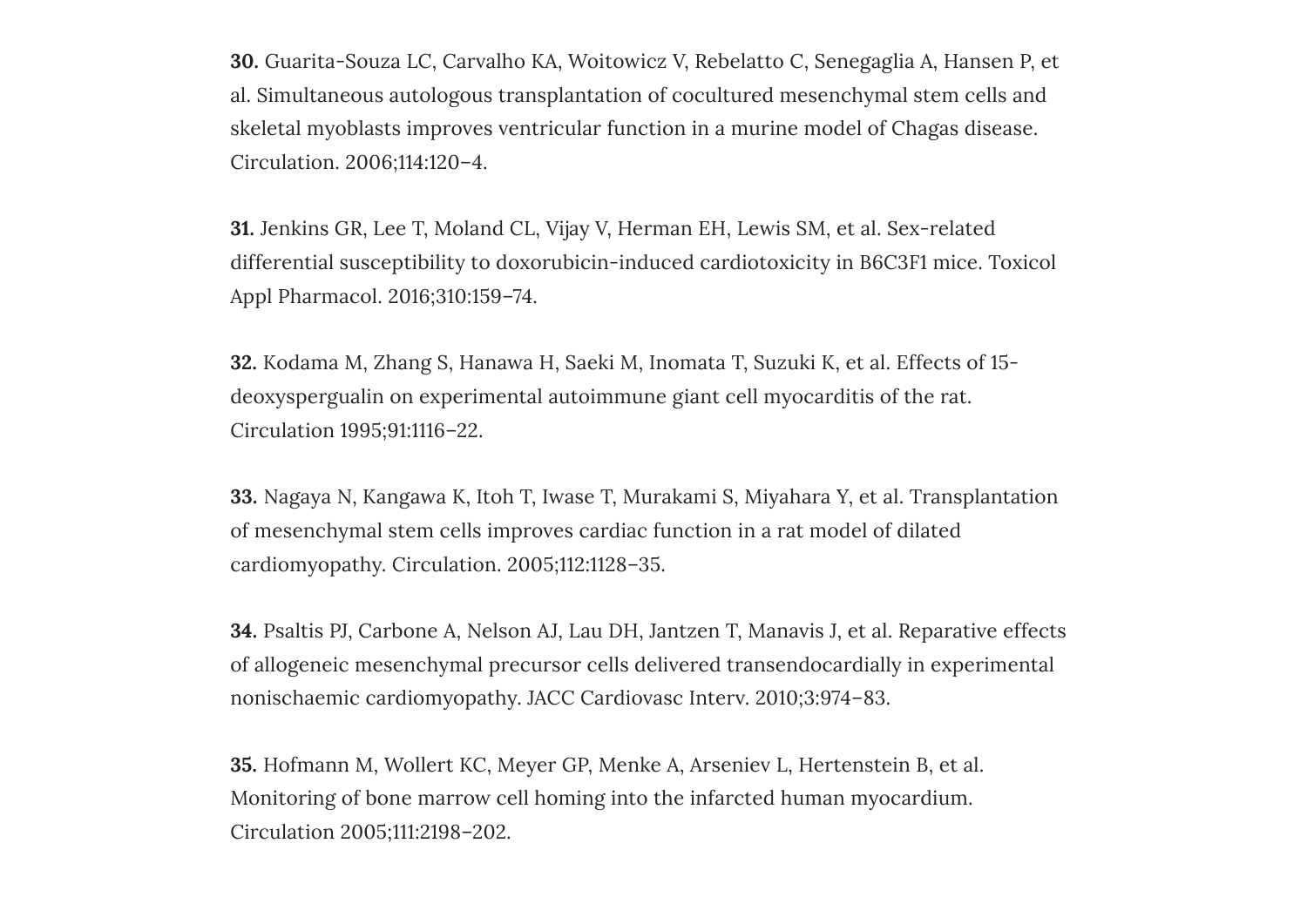**36.** Vrtovec B, Poglajen G, Lezaic L, Sever M, Domanovic D, Cernelc P, et al. Effects of intracoronary CD34+ stem cell transplantation in nonischemic dilated cardiomyopathy patients: 5-year follow-up. Circ Res 2013;112:165–73.

**37.** Orlic D, Kajstura J, Chimenti S, Limana F, Jakoniuk I, Quaini F, et al. Mobilized bone marrow cells repair the infarcted heart, improving function and survival. Proc Natl Acad Sci USA. 2001;98:10344–49.

**38.** Tao Z, Tan S, Chen W, Chen X. Stem cell homing: a potential therapeutic strategy unproven for treatment of myocardial injury. J Cardiovasc Transl Res. 2018;11:403–11.

**39.** Hodgkinson CP, Bareja A, Gomez JA, Dzau VJ. Emerging concepts in paracrine mechanisms in regenerative cardiovascular medicine and biology. Circ Res 2016;118:95– 107.

**40.** Kajstura J, Rota M, Whang B, Cascapera S, Hosoda T, Bearzi C, et al. Bone marrow cells differentiate in cardiac cell lineages after infarction independently of cell fusion. Circ Res 2005;96:127–37.

**41.** Perin EC, Dohmann HF, Borojevic R, Silva SA, Sousa AL, Mesquita CT, et al. Transendocardial, autologous bone marrow cell transplantation for severe, chronic ischemic heart failure. Circulation 2003;107:2294–302.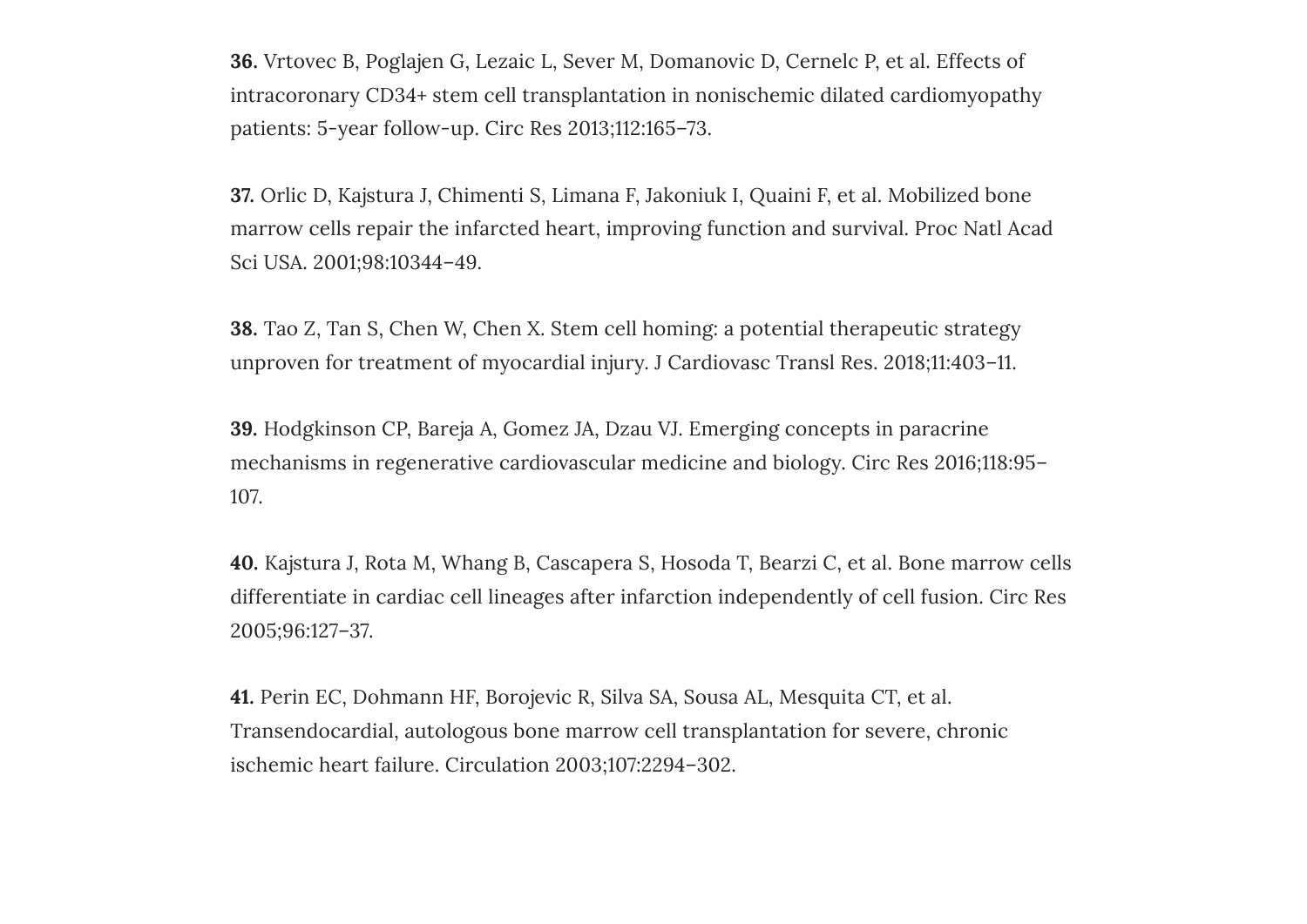**42.** Traverse JH, Henry TD, Pepine CJ, Willerson JT, Chugh A, Yang PC. TIME Trial: effect of timing of stem cell delivery following ST-elevation myocardial infarction on the recovery of global and regional left ventricular function: final 2-year analysis. Circ Res 2018;122:479–88.

**43.** Gyöngyösi M, Haller PM, Blake DJ, Martin Rendon E. Meta-analysis of cell therapy studies in heart failure and acute myocardial infarction. Circ Res 2018;123:301–8.

**44.** Zhang S, Ge J, Sun A, Xu D, Qian J, Lin J, et al. Comparison of various kinds of bone marrow stem cells for the repair of infarcted myocardium: single clonally purified non593 hematopoietic mesenchymal stem cells serve as a superior source. J Cell Biochem. 2006;99:1132–47.

**45.** Rickard J, Johnston DR, Price J, Tedford R, Baranowski B, Bassiouny M, et al. Reverse ventricular remodeling and long-term survival in patients undergoing cardiac resynchronization with surgically versus percutaneously placed left ventricular pacing leads. Heart Rhythm 2015;12:517–23.

**46.** Kalil RA, Ott D, Sant'Anna R, Dias E, Marques-Pereira JP, Delgado-Cañedo A, et al. Autologous transplantation of bone marrow mononuclear stem cells by mini-thoracotomy in dilated cardiomyopathy: technique and early results. Sao Paulo Med J 2008;126:75–81.

**47.** Sant'Anna RT, Fracasso J, Valle FH, Castro I, Nardi NB, Sant'Anna JR, et al. Direct intramyocardial transthoracic transplantation of bone marrow mononuclear cells for non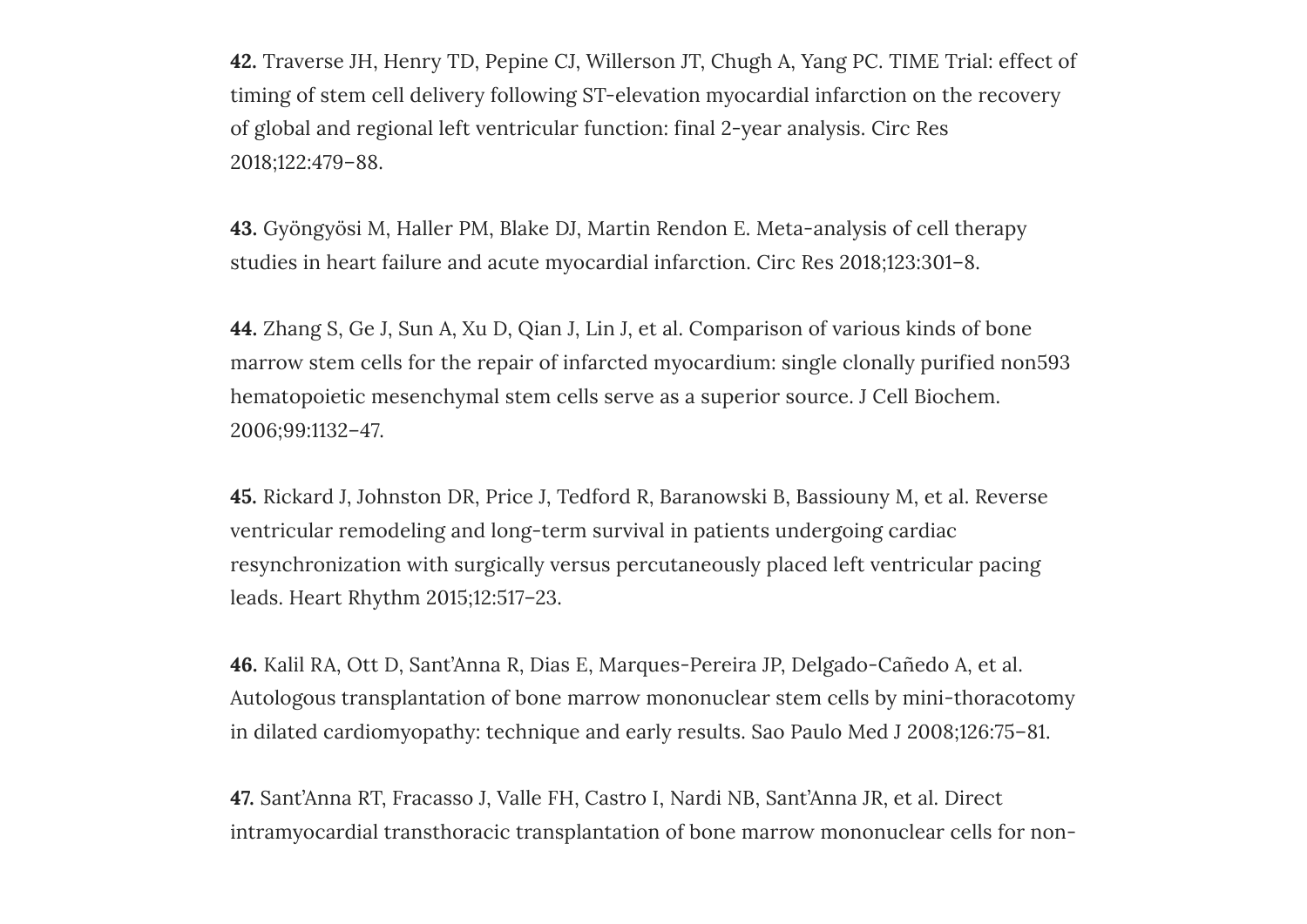ischemic dilated cardiomyopathy: INTRACELL, a prospective randomized controlled trial. Rev Bras Cir Cardiovasc. 2014;29:437–47.

**48.** Lu Y, Wang Y, Lin M, Zhou J, Wang Zi, Jiang M, et al. A systematic review of randomised controlled trials examining the therapeutic effects of adult bone marrow derived stem cells for non-ischaemic dilated cardiomyopathy. Stem Cell Res Ther 2016;7:186.

**49.** Sant'anna RT, Kalil RA, Pretto Neto AS, Pivatto Júnior F, Fracasso J, Sant'Anna JR, et al. Global contractility increment in nonischemic dilated cardiomyopathy after free wall only intramyocardial injection of autologous bone marrow mononuclear cells: an insight over stem cells clinical mechanism of action. Cell Transplant 2010;19:959–64.

**50.** Neef K, Choi YH, Weichel A, Rahmanian PB, Liakopoulos OJ, Stamm C, et al. The influence of cardiovascular risk factors on bone marrow mesenchymal stromal cell fitness. Cytotherapy 2012;14:670–8.

**51.** Ghem C, Dias LD, Sant'Anna RT, Kalil RAK, Markoski M, Nardi NB. Combined analysis of endothelial, hematopoietic, and mesenchymal stem cell compartments shows simultaneous but independent effects of age and heart disease. Stem Cells Int. 2017;2017:5237634.

**52.** Dias LD, Casali KR, Ghem C, da Silva MK, Sausen G, Palma PB, et al. Mesenchymal stem cells from sternum: the type of heart disease, ischemic or valvular, does not influence the cell culture establishment and growth kinetics. J Transl Med. 2017;15:161.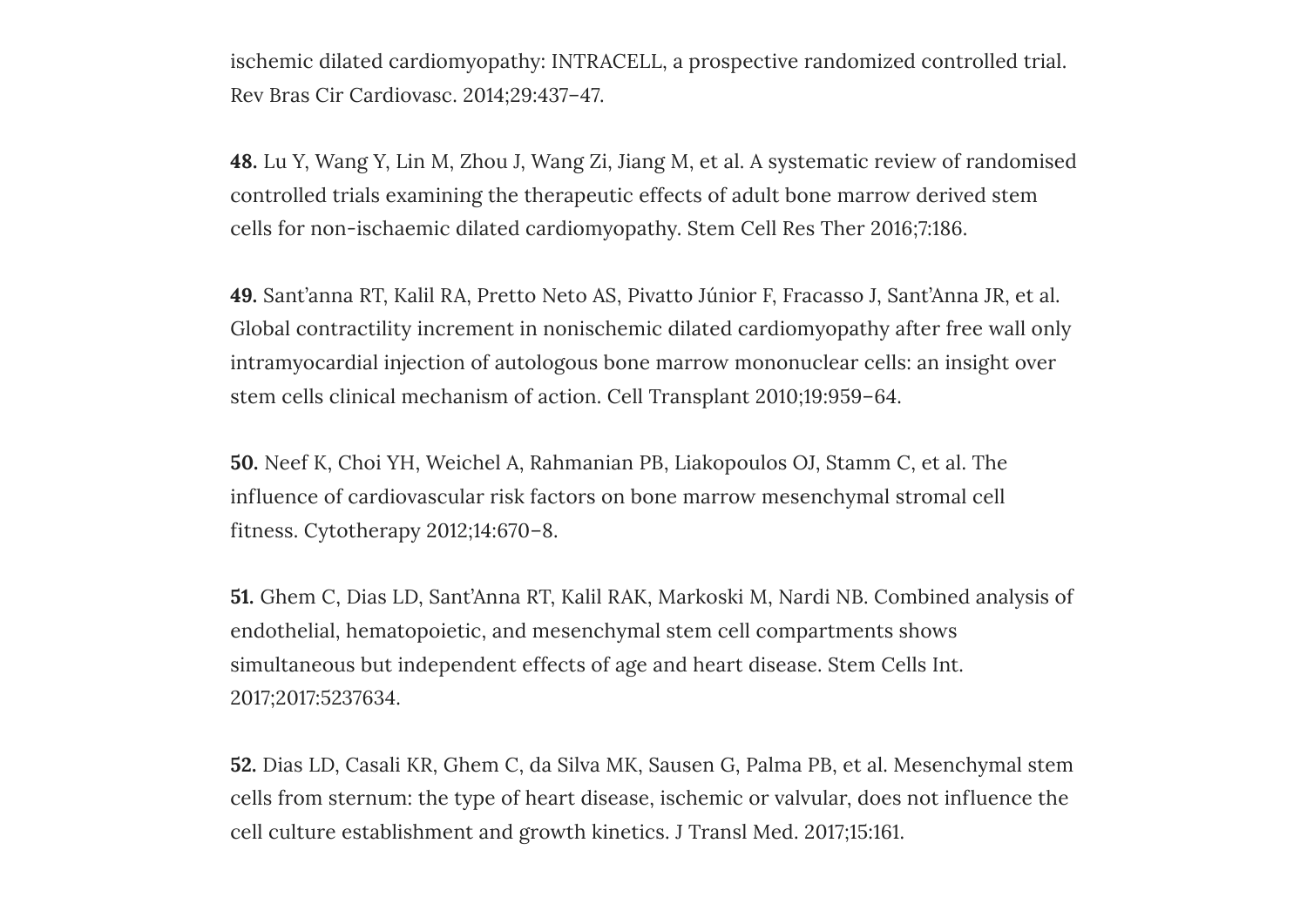**53.** Eibel B, Kristochek M, Peres TR, Dias LD, Dartora DR, Casali KR, et al. β-Blockers interfere with cell homing receptors and regulatory proteins in a model of spontaneously hypertensive rats. Cardiovasc Ther 2018;36:e12434.

**54.** Kristocheck M, Dias LD, Ghem C, Eibel B, Kalil RAK, Markoski MM. The homing of bone marrow stem cells is differentially activated in ischemic and valvular heart diseases and influenced by beta-blockers. J Transl Med. 2018;16:133.

**55.** Chatterjee S, Biondi-Zoccai G, Abbate A, D'Ascenzo F, Castagno D, Van Tassell B, et al. Benefits of β blockers in patients with heart failure and reduced ejection fraction: network meta-analysis. BMJ 2013;346:f55.

**56.** Sarkar N, Rück A, Källner G, Y-Hassan S, Blomberg P, Islam KB, et al. Effects of intramyocardial injection of phVEGF-A165 as sole therapy in patients with refractory coronary artery disease—12-month follow-up: angiogenic gene therapy. J Intern Med. 2001;250:373–81.

**57.** Fortuin DF, Vale P, Losordo DW, Symes J, DeLaria GA, Tyner JJ, et al. One-year followup of direct myocardial gene transfer of vascular endothelial growth factor-2 using naked plasmid deoxyribonucleic acid by way of thoracotomy in no-option patients. Am J Cardiol. 2003;92:436–9.

**58.** Stewart DJ, Kutryk MJ, Fitchett D, Freeman M, Camack N, Su Y, et al. VEGF gene therapy fails to improve perfusion of ischemic myocardium in patients with advanced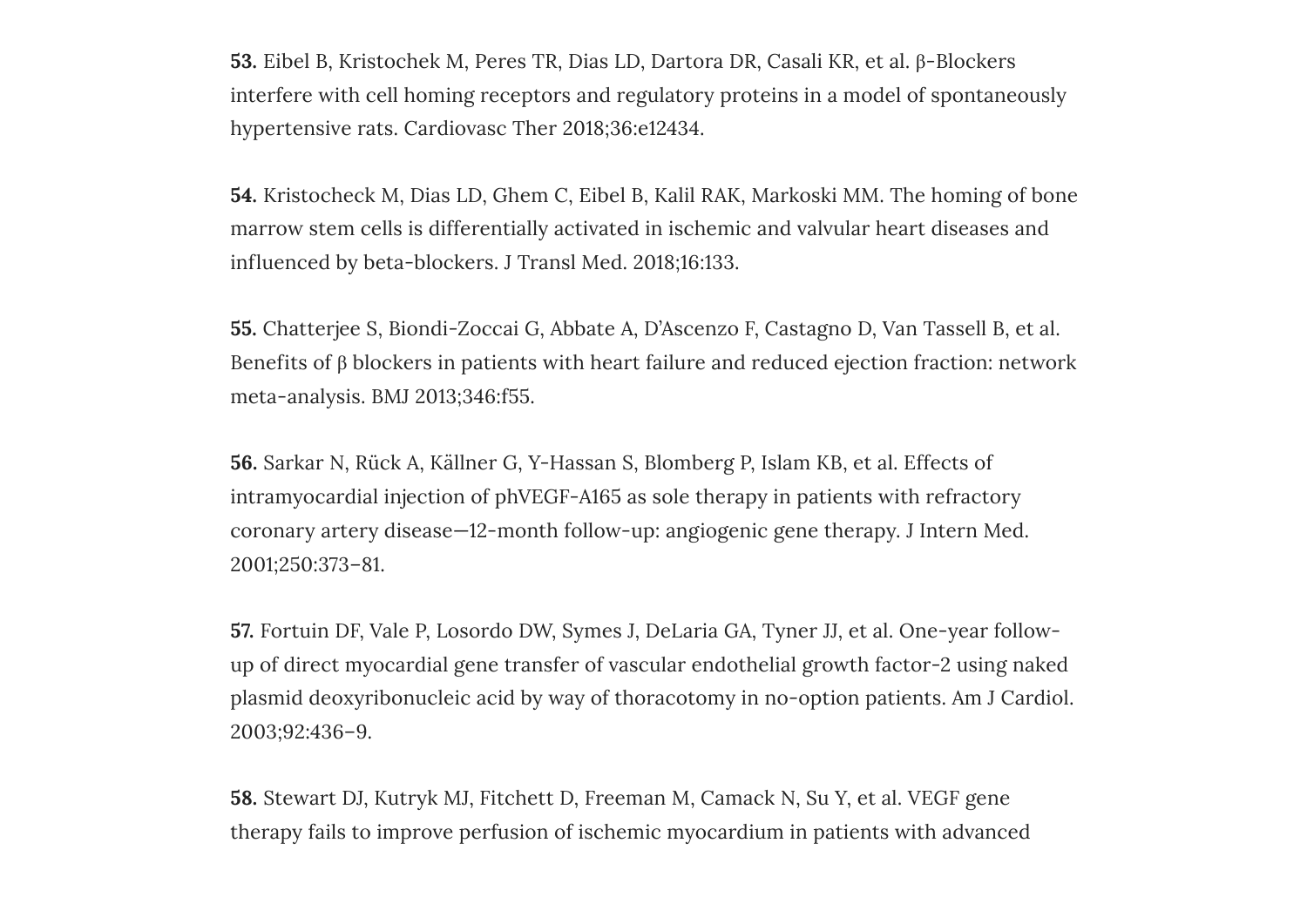coronary disease: results of the NORTHERN trial. Mol Ther 2009;17:1109.

**59.** Kalil RA, Teixeira LA, Mastalir ET, Moreno P, Fricke CH, Nardi NB. Experimental model of gene transfection in healthy canine myocardium: perspectives of gene therapy for ischemic heart disease. Arq Bras Cardiol. 2002;79:223–32.

**60.** Furlani AP, Kalil RA, Castro I, Cañedo-Delgado A, Barra M, Prates PR, et al. Effects of therapeutic angiogenesis with plasmid VEGF165 on ventricular function in a canine model of chronic myocardial infarction. Rev Bras Cir Cardiovasc. 2009;24:143.

**61.** Rodrigues CG, Plentz RDM, Dipp T, Salles FB, Giusti II, Sant'Anna RT, et al. VEGF 165 gene therapy for patients with refractory angina: mobilization of endothelial progenitor cells. Arq Bras Cardiol. 2013;101:149–53.

**62.** Eibel B, Markoski MM, Rodrigues CG, Dipp T, de Salles FB, Giusti II, et al. VEGF gene therapy cooperatively recruits molecules from the immune system and stimulates cell homing and angiogenesis in refractory angina. Cytokine 2017;91:44–50.

**63.** Oliveira ALA, Scheffer JP, Markoski M, Koche A, Balbinot A, Antunes F, et al. Vascular endothelial growth factor association with angiopoietin 1 promotes improvement in ventricular function after ischemic cardiomyopathy induced in mini pigs. Acta Cir Bras. 2018;33:386–95.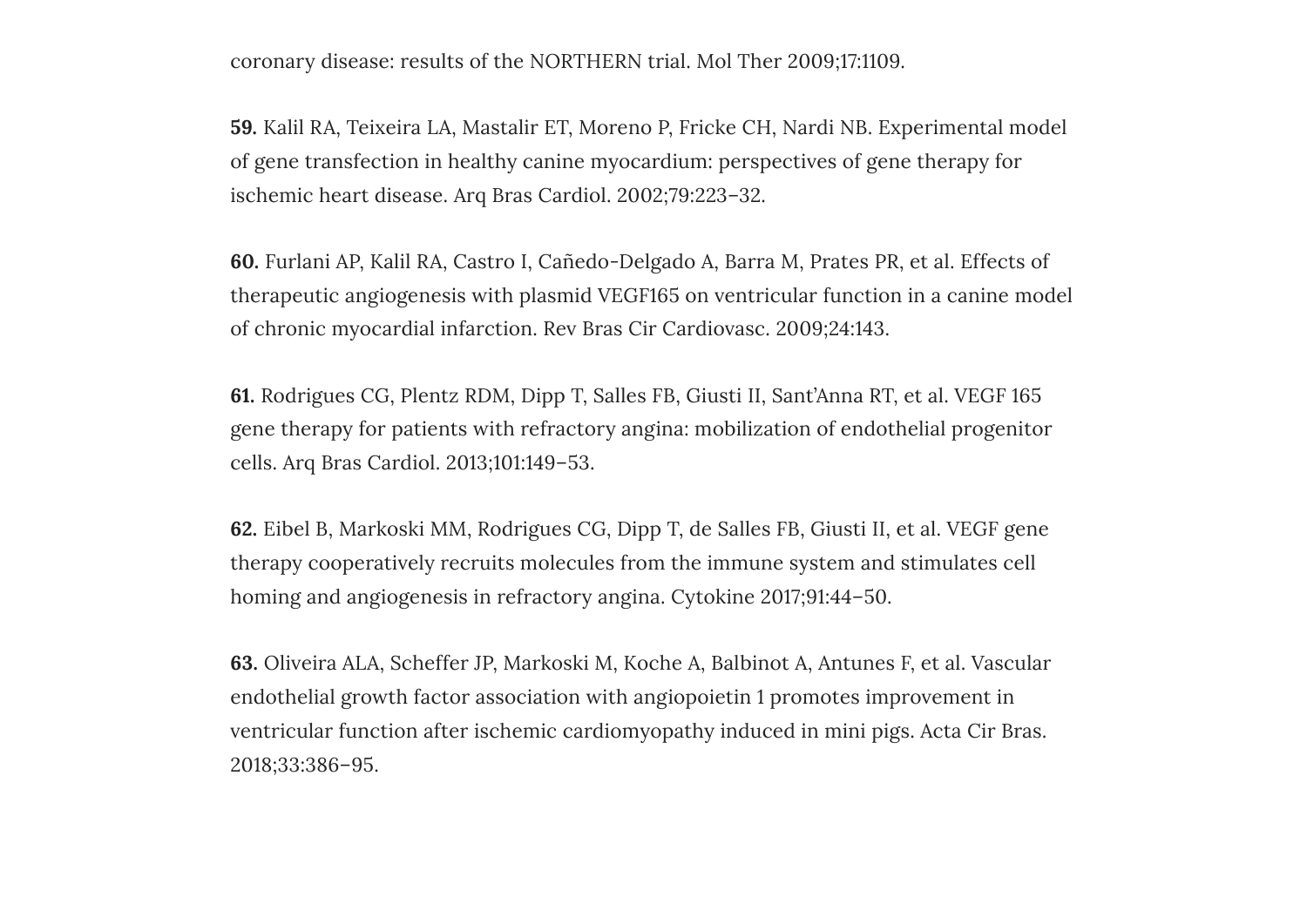**64.** Banerjee MN, Bolli R, Hare JM. Clinical studies of cell therapy in cardiovascular medicine: recent developments and future directions. Circ Res 2018;123:266–87.

**65.** Suzuki E, Fujita D, Takahashi M, Oba S, Nishimatsu H. Therapeutic effects of mesenchymal stem cell-derived exosomes in cardiovascular disease. Adv Exp Med Biol. 2017;998:179–85.

**66.** Arzouni AA, Vargas-Seymour A, Rackham CL, Dhadda P, Huang GC, Choudhary P, et al. Mesenchymal stromal cells improve human islet function through released products and extracellular matrix. Clin Sci. 2017;131:2835–45.

**67.** Seth S, Narang R, Bhargava B, Ray R, Mohanty S, Gulati G, et al. Percutaneous intracoronary cellular cardiomyoplasty for nonischemic cardiomyopathy: clinical and histopathological results: the first-in-man ABCD (Autologous Bone Marrow Cells in Dilated Cardiomyopathy) trial. J Am Coll Cardiol. 2006;48:2350–51.

**68.** Henry TD, Traverse JH, Hammon BL, East CA, Bruckner B, Remmers AE, et al. Safety and efficacy of ixmyelocel-T: an expanded, autologous multi-cellular therapy, in dilated cardiomyopathy. Circ Res 2014;115:730–7.

**69.** Martino H, Brofman P, Greco O, Bueno R, Bodanese L, Clausell N, et al. Multicentre, randomized, double blind trial of intracoronary autologous mononuclear bone marrow cell injection in non-ischaemic dilated cardiomyopathy (the dilated cardiomyopathy arm of the MiHeart Study). Eur Heart J. 2015;36:2898–904.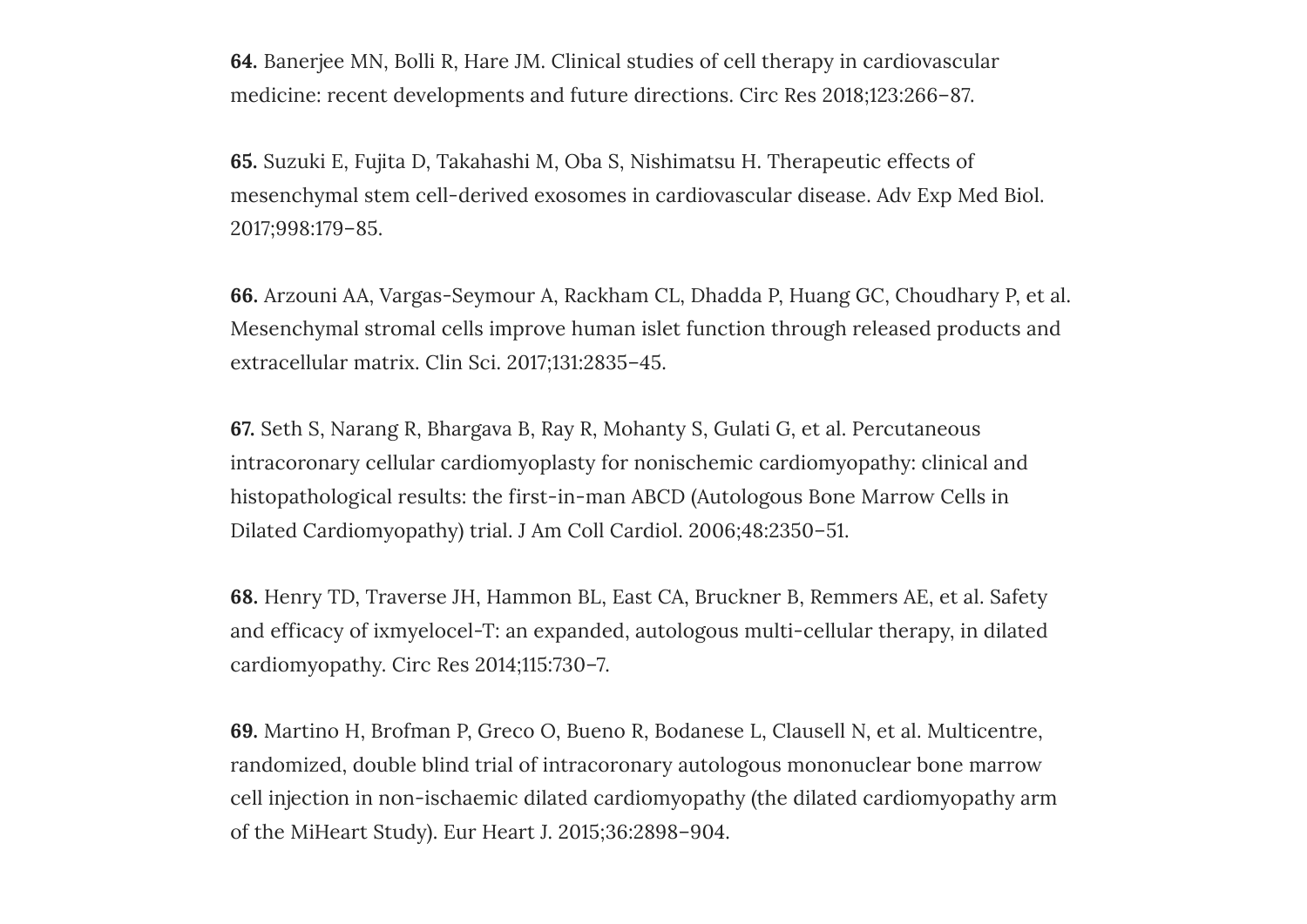**70.** Hamshere S, Arnous S, Choudhury T, Choudry F, Mozid A, Yeo C, et al. Randomized trial of combination cytokine and adult autologous bone marrow progenitor cell administration in patients with non-ischaemic dilated cardiomyopathy: the REGENERATE-DCM clinical trial. Eur Heart J. 2015;36:3061–9.

#### **Funding**

These studies were funded by Fundação de Amparo à Pesquisa do Estado do Rio Grande do Sul (FAPERGS), Conselho Nacional de Desenvolvimento Científico e Tecnológico (CNPq), Coordenação de Aperfeiçoamento de Pessoal de Nível Superior (CAPES), Financiadora de Estudos e Projetos (FINEP), and Ministério da Saúde/Departamento de Ciência e Tecnologia (MS/DECIT).

### **Author information**

#### **Author notes**

These authors contributed equally: Roberto Tofani Sant'Anna, Bruna Eibel

#### **Affiliations**

Instituto de Cardiologia do Rio Grande do Sul, Av Princesa Isabel 395, 90620-001, Porto Alegre, RS, Brazil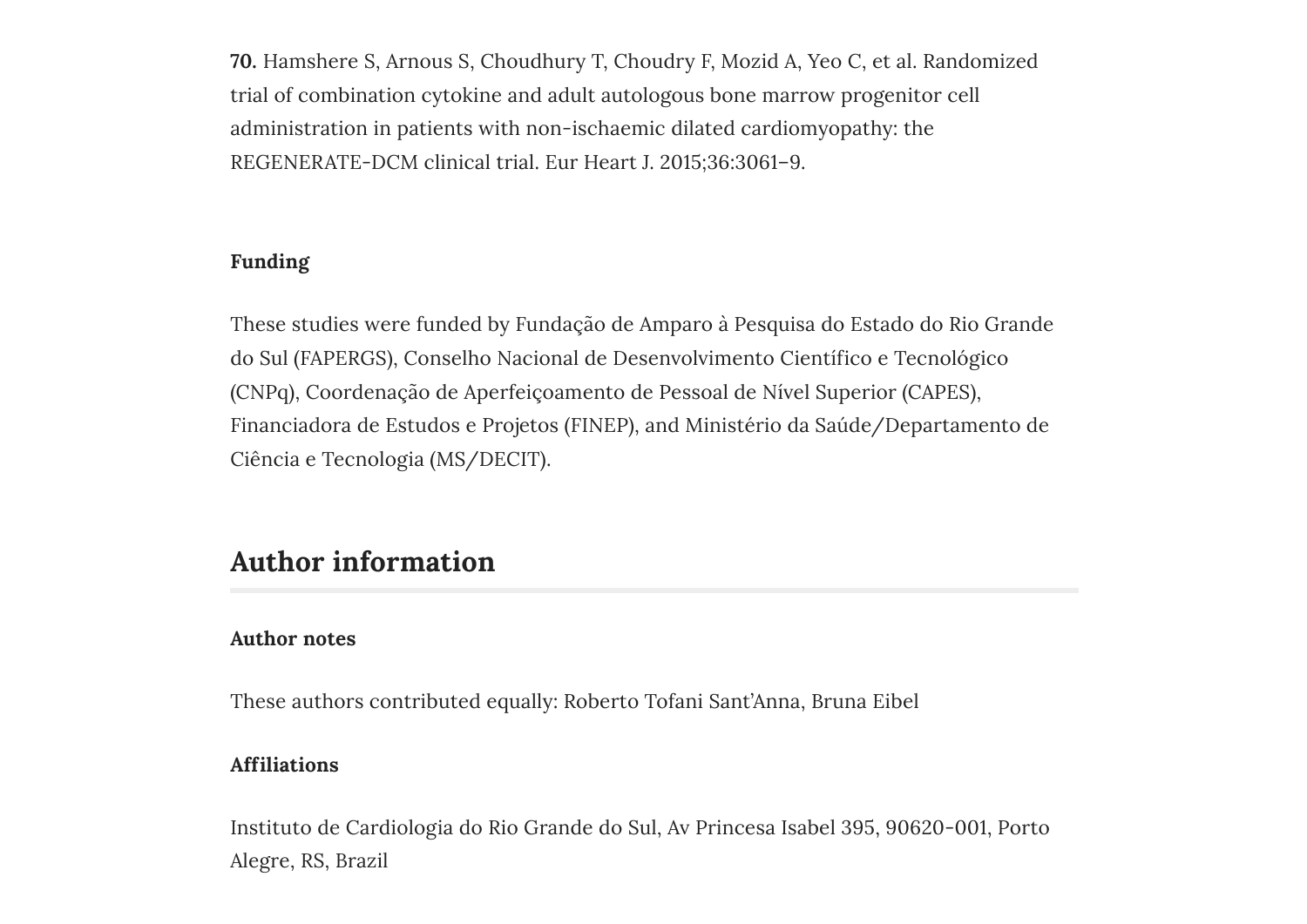Roberto Tofani Sant'Anna, Bruna Eibel, Felipe Borsu de Salles, Imarilde Inês Giusti, Ivo Abrahão Nesralla, Nance Beyer Nardi & Renato Abdala Karam Kalil

Universidade Federal de Ciências da Saúde de Porto Alegre, Rua Sarmento Leite 245, 90050-170, Porto Alegre, RS, Brazil

Melissa Medeiros Markoski

Global Research and Innovation Network – GRINN, Rua Doutor João Colin 1285, Sala 03, 89204-001, Joinville, SC, Brazil Clarissa Garcia Rodrigues

Universidade Luterana do Brasil, Av Farroupilha, 8001, 92425-900, Canoas, RS, Brazil Nance Beyer Nardi

#### **Conflict of interest**

The authors declare that they have no conflict of interest.

#### **Corresponding author**

Correspondence to [Renato](https://www.nature.com/articles/s41434-019-0087-2/email/correspondent/c1/new) Abdala Karam Kalil.

## **Supplementary information**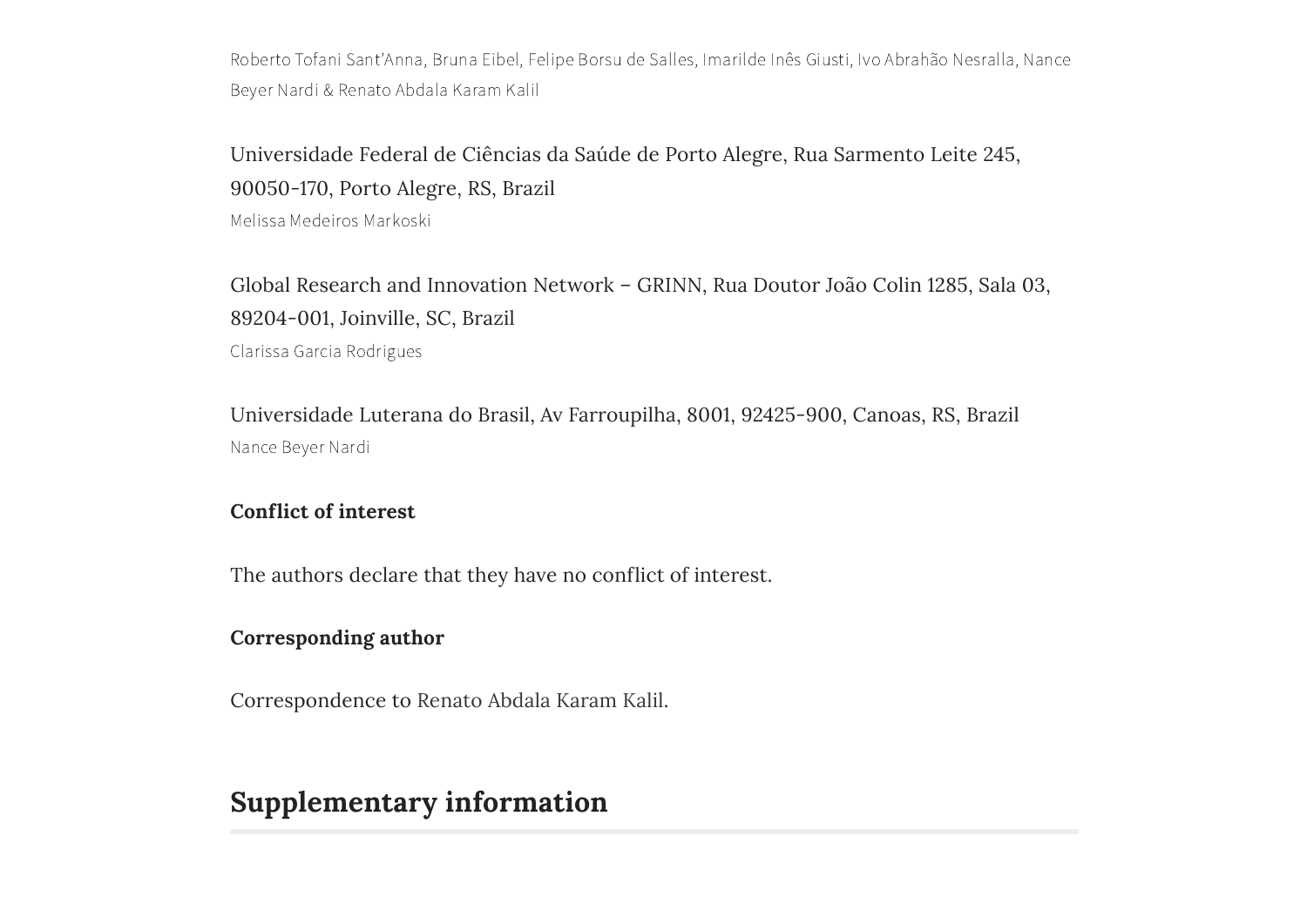**Supplementary material** *- [https://static-content.springer.com/esm/art%3A10.1038%2Fs41434-](https://static-content.springer.com/esm/art%3A10.1038%2Fs41434-019-0087-2/MediaObjects/41434_2019_87_MOESM1_ESM.mp4) 019-0087-2/MediaObjects/41434\_2019\_87\_MOESM1\_ESM.mp4*

## **Rights and permissions**

Reprints and [Permissions](https://s100.copyright.com/AppDispatchServlet?imprint=Nature&title=Gene%20therapy%20for%20refractory%20angina%20and%20cell%20therapy%20for%20heart%20failure%3A%20experience%20of%20a%20Brazilian%20research%20group&author=Roberto%20Tofani%20Sant%E2%80%99Anna%20et%20al&contentID=10.1038%2Fs41434-019-0087-2&publication=Gene%20Therapy&publicationDate=2019-07-05&publisherName=SpringerNature&orderBeanReset=true)

## <span id="page-16-0"></span>**About this article**

**Received** 13 December 2018 01 May 2019 02 May 2019 05 July 2019 **Revised Accepted Published**

**DOI**

<https://doi.org/10.1038/s41434-019-0087-2>

**Subjects** [Cardiovascular](https://www.nature.com/subjects/cardiovascular-diseases) diseases • Gene [therapy](https://www.nature.com/subjects/gene-therapy) • [Mesenchymal](https://www.nature.com/subjects/mesenchymal-stem-cells) stem cells